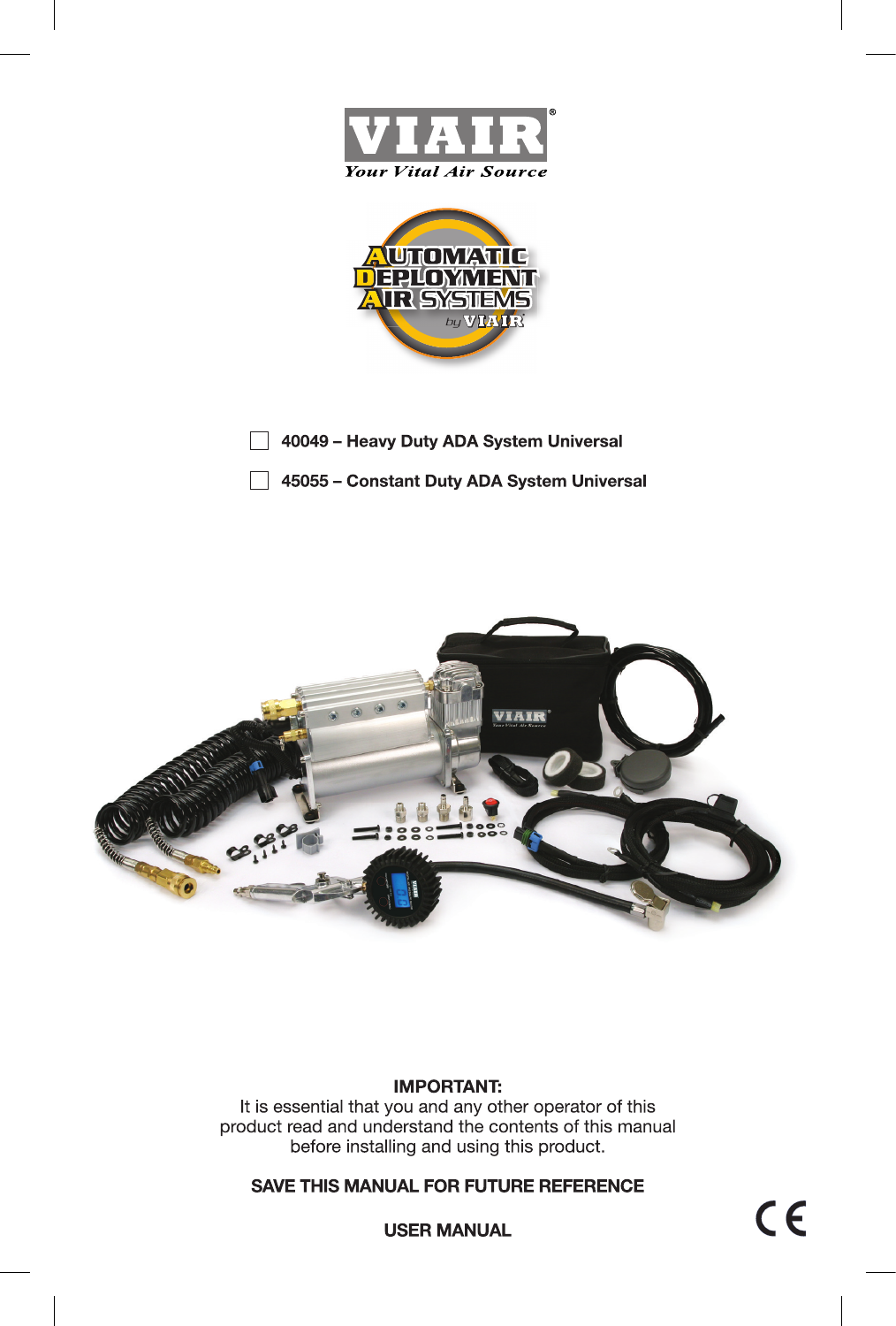# **IMPORTANT SAFETY INSTRUCTIONS**

#### **CAUTION - To reduce risk of electrical shock or electrocution:**

- Do not disassemble. Do not attempt repairs or modifications. Refer to qualified service agencies for all required service and repairs.
- Do not use this product in or area where it can fall or be pulled into water or other liquids.
- Do not reach for this product if it has fallen into liquid.
- Use this compressor with 12-volt DC systems only.
- This product should never be left unattended during use.

#### **WARNING - To prevent injury:**

- Never allow children to operate this compressor. Close supervision is necessary when this compressor is being used near children.
- This compressor will become very HOT during and immediately after use. Do not touch any part of this compressor with bare hands other than the ON/OFF switch, during and immediately after use.
- Do not use this product near flames or explosive materials or where aerosol products are being used.
- Do not operate this product where oxygen is being administered.
- Do not pump anything other than atmospheric air.
- Never use this product while sleepy or drowsy.
- Do not use any tools or attachments without first determining maximum air pressure for that tool or attachment.
- Never point any air nozzle or air sprayer toward another person or any part of the body.
- This air compressor is equipped with an Automatic Reset Thermal Protector, and can automatically restart after the thermal protector resets. Always cut off power source when thermal protector becomes activated.
- Wear safety glasses or goggles when operating this product.
- Use only in well ventilated areas.

# **INSTALLATION**

Please read and follow the installation instructions carefully to avoid injury or damage to the compressor or your vehicle.

Each of our air compressors and parts have been carefully produced and packaged. Before you begin installation, please familiarize yourself with ADA System Components List of this manual.

## Guidelines for Selecting Mounting Location:

The selection of proper mounting location for your air compressor will help ensure a long and trouble free compressor service life. Please pay close attention to the following guidelines:

- 1. Select a FLAT, UPRIGHT, AND SECURE location where the compressor can be mounted.
- 2. The cooler the ambient temperature, the less chance the compressor will overheat. For prolonged use (tire filling) open your hood to allow maximum cooling of the compressor unit.
- 3. This compressor is moisture & dust resistant, but NOT DIRT OR WATERPROOF. Do not mount compressor in locations where the unit is likely to come in contact with the elements.
- 4. Always utilize the supplied remote filter mounting option, and route the air line from compressor air inlet to remote inlet air filter located in a clean and dry area. Secure the air filter to keep it from dislodging and becoming damaged.
- 5. If it is necessary to mount the air compressor further away from the battery, such as inside your vehicle or in the bed of your pickup, use the appropriate gauge wire for the amp draw of the compressor and distance from the battery. When in doubt, use the next larger wire gauge size.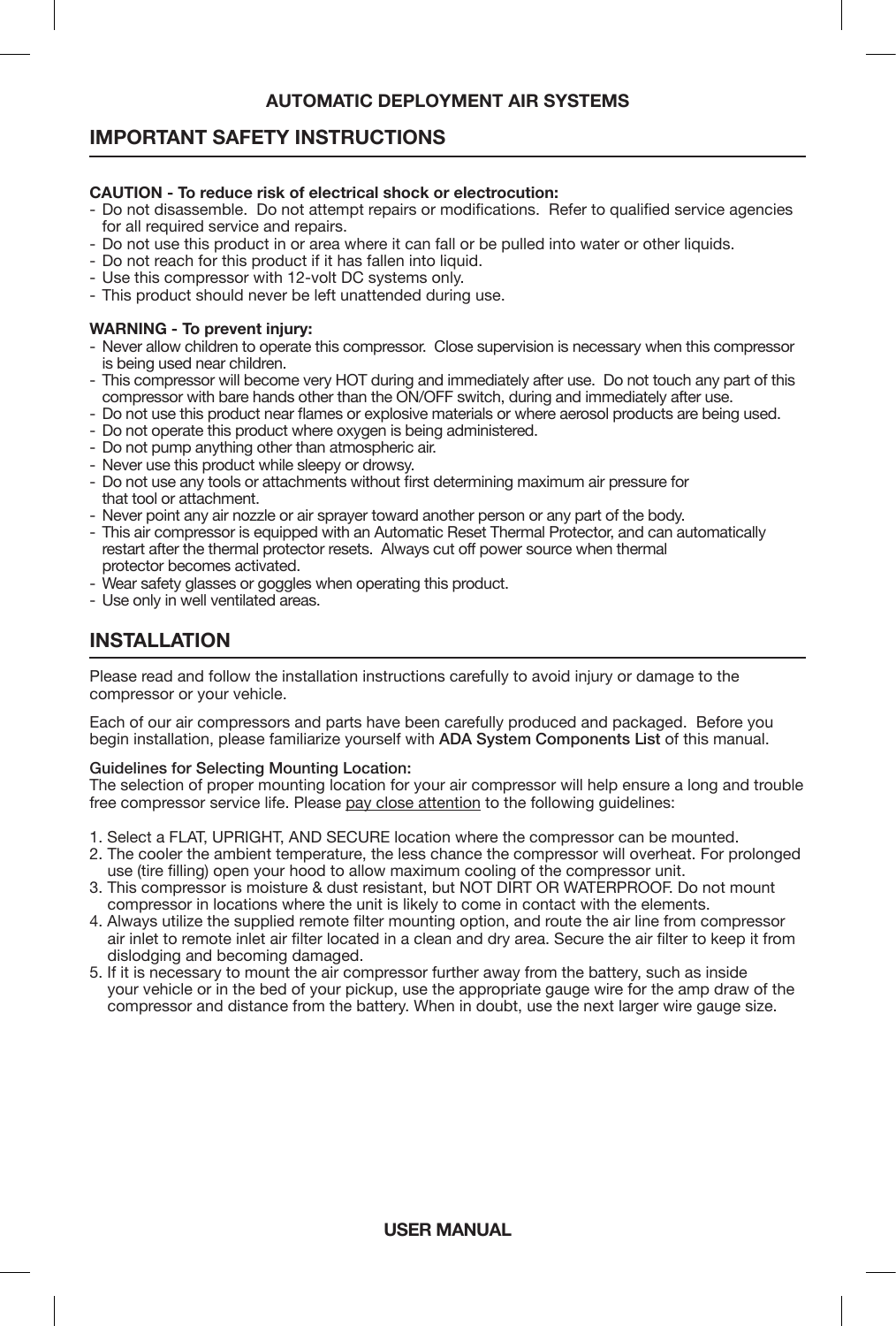# **MOUNTING AND WIRING**

- 1. Disconnect ground cable from vehicle's battery.
- 2. Position the air compressor in the location where it will be mounted. Mount air compressor to either a flat surface with the bolts, nuts, washers, and locking washers provided.
- 3. NOTE: For remote inlet air filter installation, refer to instructions included in the Remote Inlet Air Filter Pack.
- 4. Route the provided wiring harness from the mounting location of the ADA System to the battery of your vehicle. Secure the harness as needed at several points, to avoid abrasion and other possible damage resulting from movement during vehicle use. Special care must be taken when routing the harness through sheetmetal to avoid abrasion.
- 5. Make sure that your compressor setup is properly fused by installing the provided fuse in the wiring harness assembly.
- 6. Before connecting to power source, re-check your system to make sure that all electrical connections are made properly.
- 7. Connect power lead of the wiring harness to the battery. It is recommended to provide switched power for the system, that is only turned on when the ignition of the vehicle is also energized in case of any air leaks that may allow the system to turn on and drain your battery during periods when the vehicle might remain parked. This is especially important when using a small reservoir, as is supplied with all ADA Systems.
- 8. Connect the ADA System's Delphi connector to corresponding Delphi plug connector of the wiring harness provided.
- 9. Ensure that the drain valve located on the underside of the ADA System reservoir is closed.
- 10. When power is made available to the ADA system, the system will automatically turn on and fill the ADA reservoir.
- 11. When the cutoff pressure of the ADA System has been reached, the system will shut off automatically.
- 12. Inspect all air line connections for leaks with soap and water solution. If a leak is detected, the connection may not be made properly. Re-do any connections that are leaking. The use of thread locker is recommended for all fittings. (*Avoid the use of thread tape*).

## **ADA SYSTEM COMPONENTS LIST:**

- Qty. 1: ADA System compressor with pre-installed safety valve, drain, 85/105 PSI pressure switch, 8-1/4" NPT hex port plugs, quick connect coupler and Delphi connector
- Qty. 1: Digital tire inflation gun
- Qty. 1: 30' polyurethane hose with automatic couplers
- Qty. 2: BSP adapters (1/4" NPT to 1/8" BSP)
- Qty. 1: 40-amp blade-style fuse
- Qty. 1: 1" NPT male barbed fitting for 1/4" air line (for remote mount air filter installation)
- Qty. 1: 1" NPT female barbed fitting for 1/4" air line (for remote mount air filter installation)
- Qty. 1: Coiled airline (for remote mount air filter installation)
- Qty. 1: Air filter housing
- Qty. 1: Replacement air filter elements
- Qty. 1: Wiring harness
- Qty. 1: Toggle switch (main in-cabin power switch)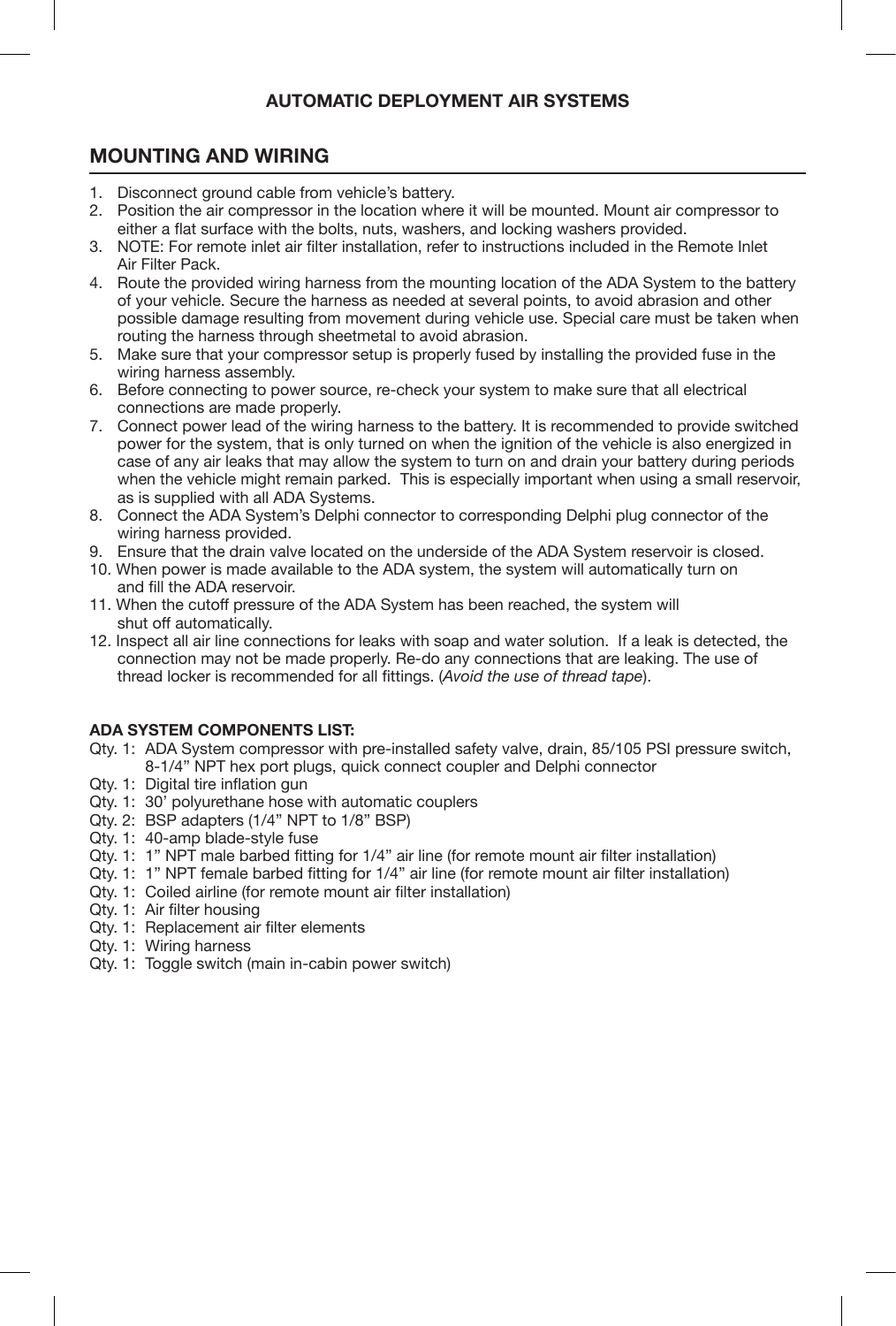# **OPERATING INSTRUCTIONS**

- Ī 1. IMPORTANT: Always operate the compressor at or below the MAXIMUM PRESSURE RATING of the compressor. Please refer to Application & Specifications Sections of this manual for details.
- 2. Always observe the MAXIMUM DUTY CYCLE of the air compressor. Refer to Compressor Applications and Specifications Sections of this manual for details. Operation exceeding maximum pressure ratings and/or duty cycle will result in damage to the air compressor.
- 3. Your air compressor is equipped with an AUTOMATIC THERMAL OVERLOAD PROTECTOR. This feature is designed to protect the air compressor from overheating and causing permanent damage to your air compressor. The thermal overload protector will automatically cut power to your air compressor should the internal operating temperature of the air compressor rise above safe levels during excessive use.
- 4. Should at any time during use, your air compressor automatically shuts off unexpectedly; do not attempt to restart it. Turn off power and allow unit to cool for at least 30 minutes. This will allow the Thermal Overload Protector to reset so you can safely resume use of the air compressor.
- 5. To prevent discharge of your vehicle's battery, and enhance performance, keep the vehicle's engine running while using the compressor.
- 6. Only operate compressor in well ventilated areas.

**NOTE:** Your ADA System is equipped with an 85 PSI turn-on, 105 PSI turn-off pressure switch. Due to manufacturing tolerances, a variance of +/- 5% is possible for turn on & off pressures. This is not a manufacturing defect, and will not affect the operation of air lockers, nor the ability of the ADA System to inflate tires up to 100 PSI.

# **MAINTENANCE & REPAIRS**

- 1. Periodically check all electrical and fittings connections. Clean and tighten as needed.
- 2. Periodically check all mounting screws. Tighten as needed.
- 3. Replace air filter element periodically. Replacement frequency depends on operating frequency and operating environment. For frequent use in dusty environment, we recommend that you replace air filter element at least once a month.
- 4. Regularly clean dust and dirt from compressor cooling fins and/or motor housing.
- 5. Your air compressor is equipped with a permanently lubricated, maintenance-free motor. Never try to lubricate the compressor.
- 6. All repairs should be performed by Manufacturer or Manufacturer's Authorized Service Agencies only.
- 7. For complete information regarding VIAIR Warranty, please visit: *www.viaircorp.com/warranty*

## **CAUTION:**

Never touch the air compressor or fittings connected to the air compressor, with bare hands during or immediately after use. The leader hose and fittings connected to leader hose will become very HOT during and after use. If necessary, wear heat resistant gloves to handle fittings, air line, and leader hose.

# **SPECIFICATIONS**

# HEAVY DUTY ADA PART NUMBERS:

## • 40049 – Heavy Duty ADA System Universal

Motor Voltage: 12 volts<br>Max. Current Consumption: 12 28 amps Max. Current Consumption: 28 amps<br>Recommended Fuse: 40 amps Recommended Fuse:<br>Motor Type: Horsepower: 1/4 Max. Working Pressure: 150 PMax. Duty Cycle (@72°F & 100 PSI): 33% Max. Duty Cycle (@72°F & 100 PSI): 33%<br>Minutes On/Off (@72°F & 100 PSI): 20 On/ 40 Off Minutes On/Off (@72°F & 100 PSI): 20 On<br>Max. Ambient Temperature: 20 158°F Max. Ambient Temperature: 158°F<br>Min. Ambient Temperature: 140°F Min. Ambient Temperature:  $-40^{\circ}$ <br>Auto. Reset Thermal Protection: Yes Auto. Reset Thermal Protection:

Permanent Magnetic<br>1/4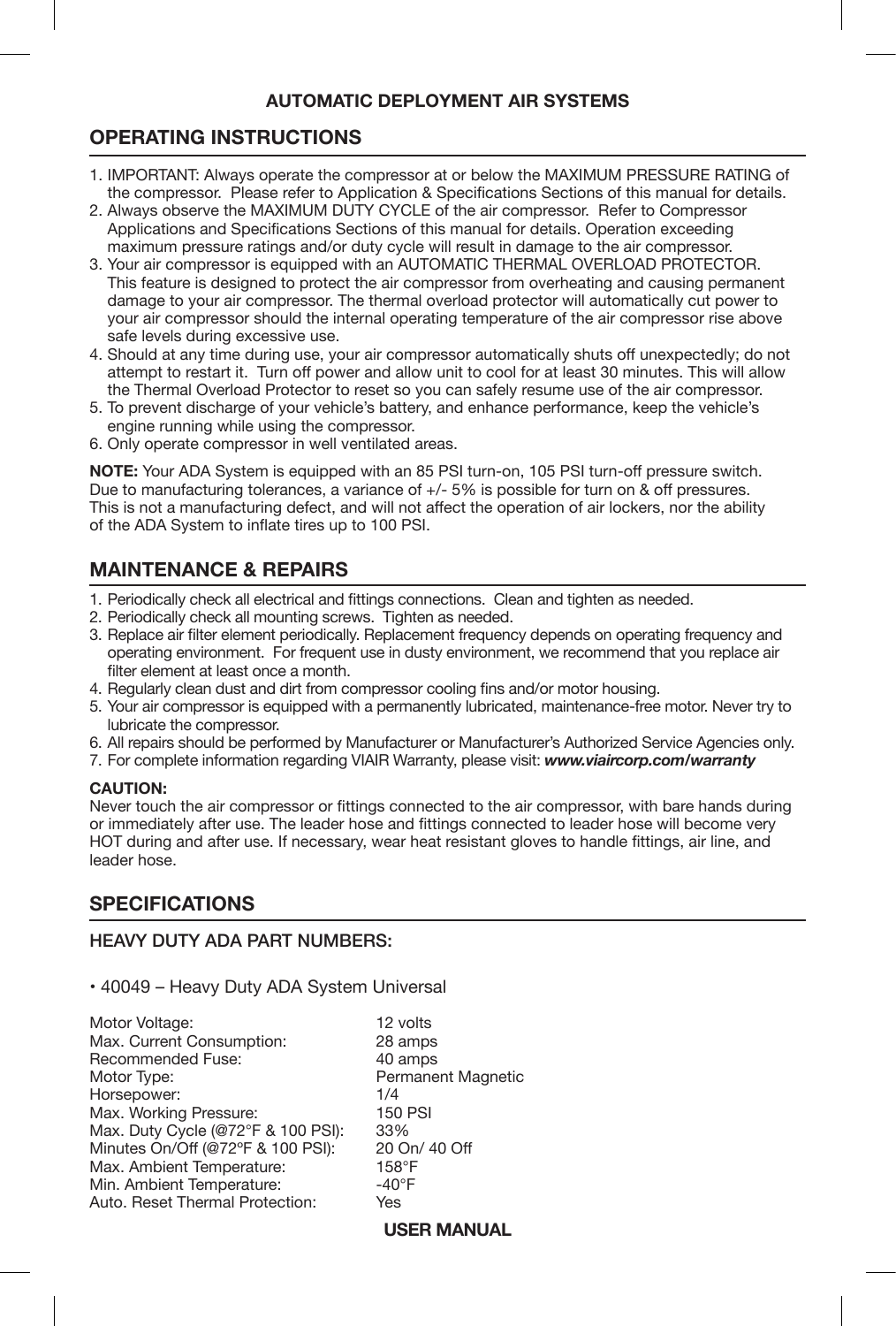## CONSTANT DUTY ADA PART NUMBERS:

• 45055 – Constant Duty ADA System Universal

| Motor Voltage:                     | 12 volts                  |
|------------------------------------|---------------------------|
| Max. Current Consumption:          | 23 amps                   |
| Recommended Fuse:                  | 30 amps                   |
| Motor Type:                        | <b>Permanent Magnetic</b> |
| Horsepower:                        | 1/4                       |
| Max. Working Pressure:             | <b>150 PSI</b>            |
| Max. Duty Cycle (@72°F & 100 PSI): | 100%                      |
| Minutes On/Off (@72°F & 100 PSI):  | Continuous                |
| Max. Restart Pressure:             | <b>200 PSI</b>            |
| Max. Ambient Temperature:          | $158^\circ F$             |
| Min. Ambient Temperature:          | $-40^{\circ}$ F           |
| Auto. Reset Thermal Protection:    | Yes                       |
|                                    |                           |

# **ADA SYSTEM WIRING SCHEMATIC:**

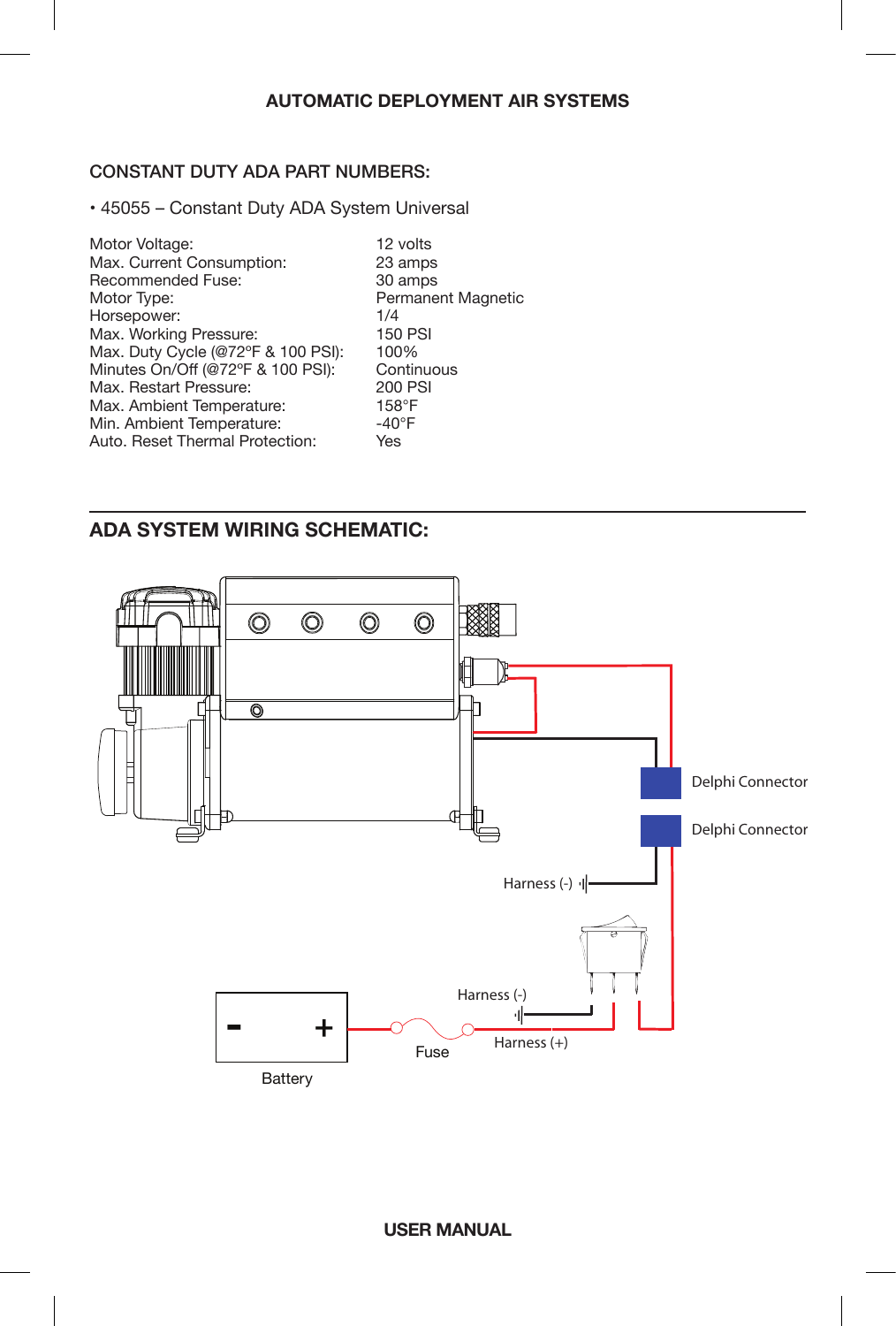# **DIGITAL TIRE INFLATION KIT**

The VIAIR Digital Tire Inflation Kit is used for airing up tires, and adding compressed air to any inflatable item with a valve stem. The Digital Tire Inflation Kit has a normally closed lever style air chuck at the end of its rubber hose and comes with a 30' hose. After connection to an air source such as an air tank via the quick connect stud preinstalled in the unit, air may be discharged from the gun by simply squeezing the inflation trigger. To check air pressure, turn on the digital air pressure gauge and select the scale you wish to read (PSI, BAR, KG/CM or kPa) by pressing the "UNIT" button. Release the trigger anytime during inflation to check tire pressure using the digital gauge.

## **1. USING THE TIRE INFLATION GUN:**

To ensure trouble free service life of your compressor, always operate compressor within rated working pressure of the compressor. Never use a pressure switch with a higher cut-off pressure than compressor's rated working pressure.

## **2. FILLING TIRES AND OTHER INFLATABLE ITEMS:**

Squeeze the Inflation Trigger on the Digital Tire Inflation Gun by pressing it towards the handle of the gun. This will allow stored air from the air tank to flow through the gun and through the chuck into your tire or other inflatable.

## **3. CHECKING TIRE PRESSURE:**

To check tire pressure, release Inflation Trigger on Digital Tire Inflation Gun while the gauge is turned on. Tire pressure will be able to be read properly only when the inflation trigger is released.

## **4. TO TURN UNIT OFF:**

After 15 seconds of non-use, the unit will turn off on its own.

## **5. STORAGE:**

Always store using the included deluxe carry bag to protect the inflation gun & hose.

## **WARNING:**

Not intended for use with regular portable compressors (units meant to be operated with an open ended air chuck). The Tire Inflation Gun is equipped with a close-ended chuck (will hold pressure back).

- Never operate the Digital Tire Inflation Gun at any pressure exceeding 180 PSI.
- Use caution when attached or removing air chuck from valve stems.
- Always ensure that tire valve stems are tight before inflating tires.
- Never inflate any tire or other inflatable past its rated pressure to avoid explosion, or possible injury or death.

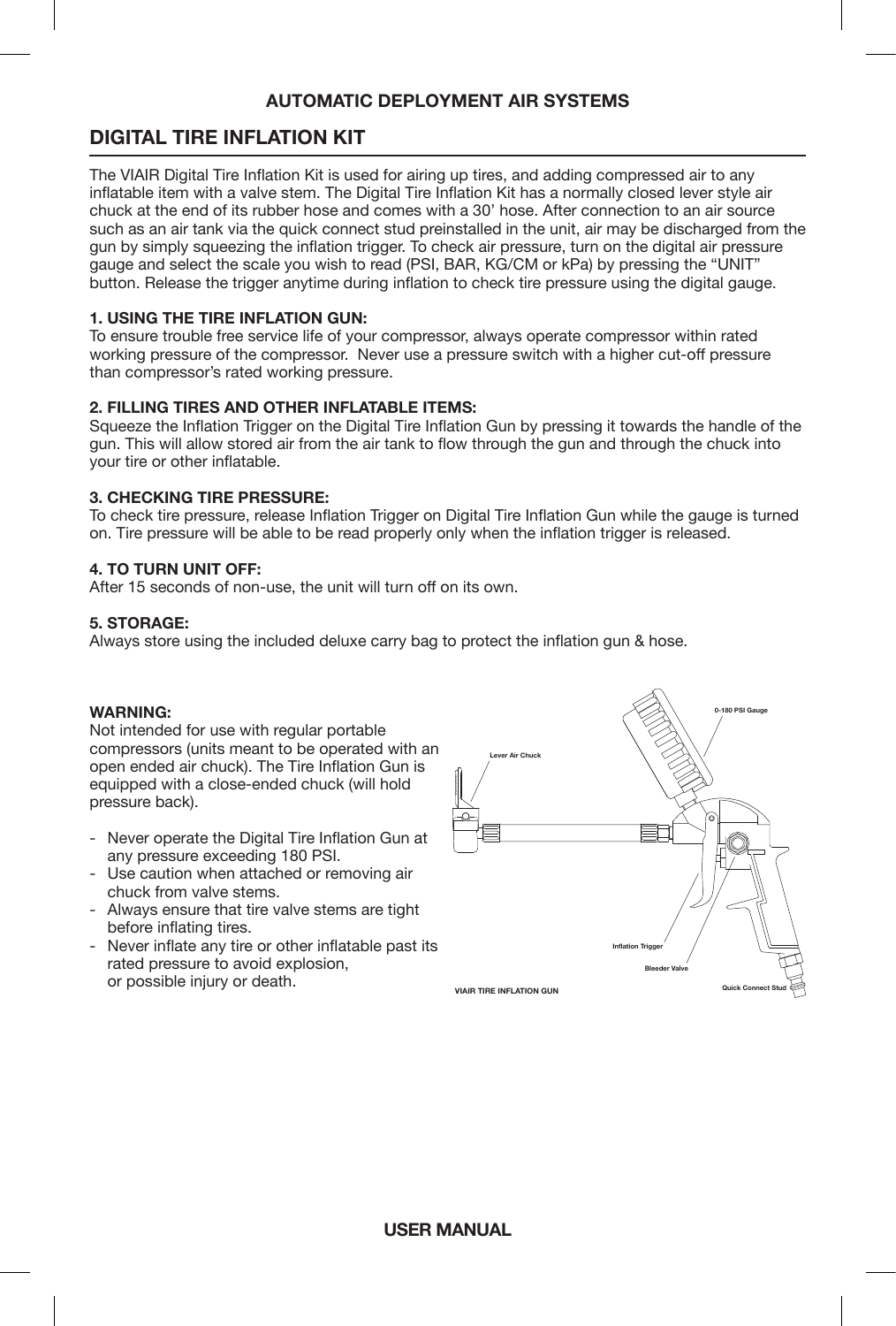# **TROUBLESHOOTING GUIDE:**

| PROBLEM:                                                                         | <b>POSSIBLE CAUSE(S)</b>                                                                                                  | <b>CORRECTIVE ACTION</b>                                                                                                                                                                                                                                                                                             |  |  |
|----------------------------------------------------------------------------------|---------------------------------------------------------------------------------------------------------------------------|----------------------------------------------------------------------------------------------------------------------------------------------------------------------------------------------------------------------------------------------------------------------------------------------------------------------|--|--|
| Tank pressure drops when<br>compressor(s) shut off                               | 1. Loose drain cock<br>2. Check valve leaking<br>3. Loose connections                                                     | 1. Tighten drain cock<br>2. Replace check valve or<br>compressor(s)<br>3. Check all connections with<br>soap and water solution<br>and tighten                                                                                                                                                                       |  |  |
| Compressor runs<br>continuously and air flow<br>lower than normal                | 1. Excessive air usage<br>2. Loose connections<br>3. Worn piston ring or inlet<br>valve.<br>4. Clogged air filter element | 1. Decrease air usage<br>2. Check all connections with<br>soap and water solution<br>and tighten.<br>3. Replace compressor<br>4. Replace air filter element                                                                                                                                                          |  |  |
| Compressor runs<br>continuously causing<br>safety valve (if equipped)<br>to open | 1. Bad pressure switch<br>2. Defective safety valve                                                                       | 1. Replace pressure switch<br>2. Replace safety valve                                                                                                                                                                                                                                                                |  |  |
| Excessive moisture in<br>discharge                                               | 1. Excessive water in air tank<br>2. High humidity                                                                        | 1. Drain tank, tilt tank to drain.<br>Drain tank more frequently<br>2. Move compressor to area<br>with less humidity, or use air<br>line filter.                                                                                                                                                                     |  |  |
| Compressor will not run                                                          | 1. No power, or power switch<br>in OFF position<br>2. Blown fuse<br>3. Motor overheats<br>4. Pressure switch failure      | 1. Make sure compressor<br>switch is ON<br>2. Disconnect compressor(s)<br>from power source, replace<br>fuse. (Refer to Specifications<br>section for correct<br>amperage rating)<br>3. Let compressors cool off for<br>about 30 minutes to allow<br>thermal overload switch to reset.<br>4. Replace pressure switch |  |  |
| Thermal<br>overload protector cuts<br>out repeatedly                             | 1. Lack of proper ventilation or<br>ambient temperature is too high<br>2. Compressor valves failed                        | 1. Move compressor to well<br>ventilated area, or area with<br>lower ambient temperature<br>2. Repair or replace compressor                                                                                                                                                                                          |  |  |
| Excessive<br>knocking or rattling                                                | 1. Loose mounting bolts<br>2. Worn bearing on eccentric or<br>motor shaft<br>3. Cylinder or piston ring is worn           | 1. Tighten bolts<br>2. Replace bearing or<br>piston assembly<br>3. Replace piston or compressor                                                                                                                                                                                                                      |  |  |

## **CAUTION: NEVER DISASSEMBLE COMPRESSOR WHILE COMPRESSOR IS PRESSURIZED.**